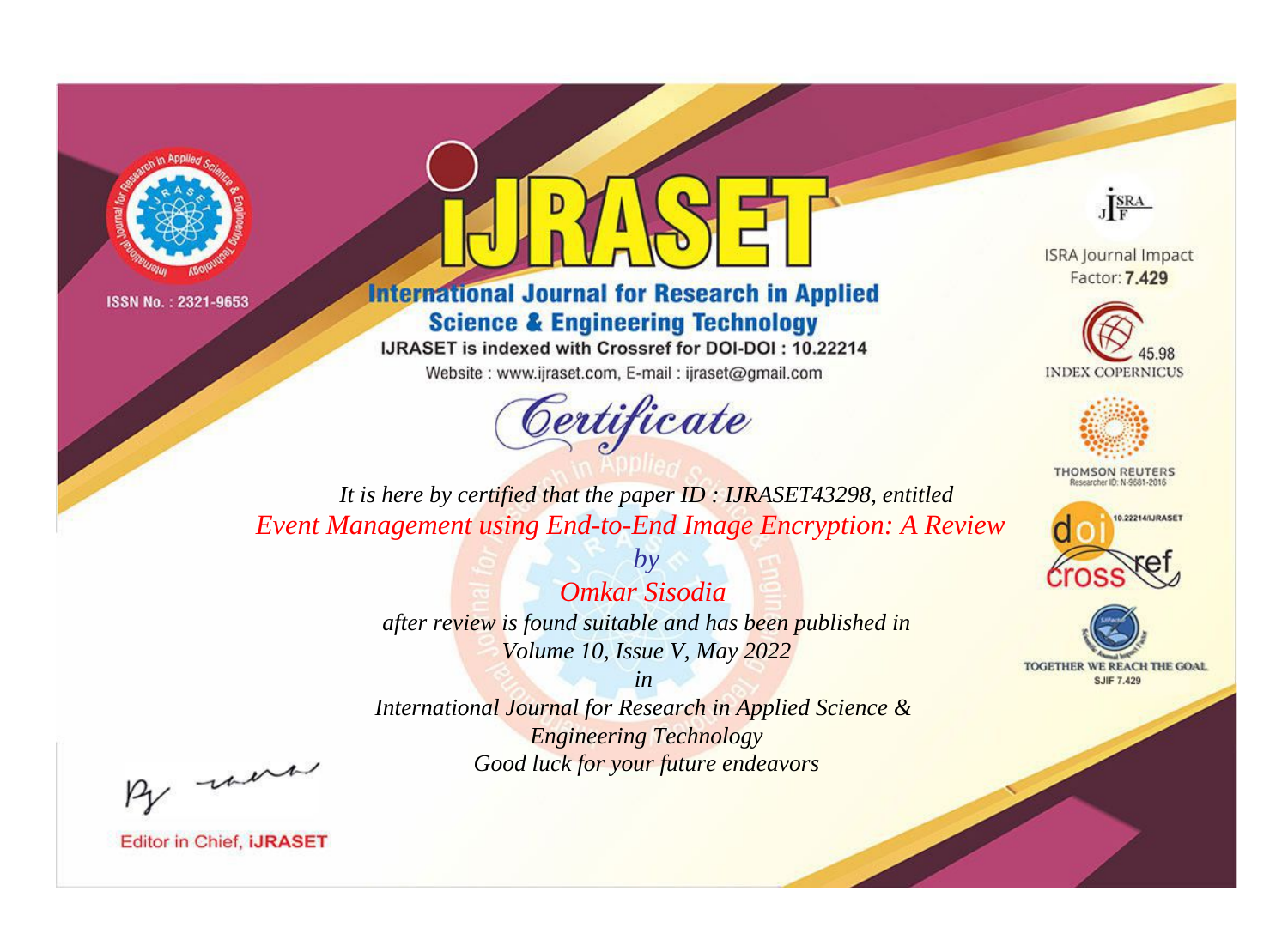



**International Journal for Research in Applied Science & Engineering Technology** 

IJRASET is indexed with Crossref for DOI-DOI: 10.22214

Website: www.ijraset.com, E-mail: ijraset@gmail.com



JERA

**ISRA Journal Impact** Factor: 7.429





**THOMSON REUTERS** 



TOGETHER WE REACH THE GOAL **SJIF 7.429** 

*It is here by certified that the paper ID : IJRASET43298, entitled Event Management using End-to-End Image Encryption: A Review*

> *Priyanka Bade after review is found suitable and has been published in Volume 10, Issue V, May 2022*

*by*

*in* 

*International Journal for Research in Applied Science & Engineering Technology Good luck for your future endeavors*

By morn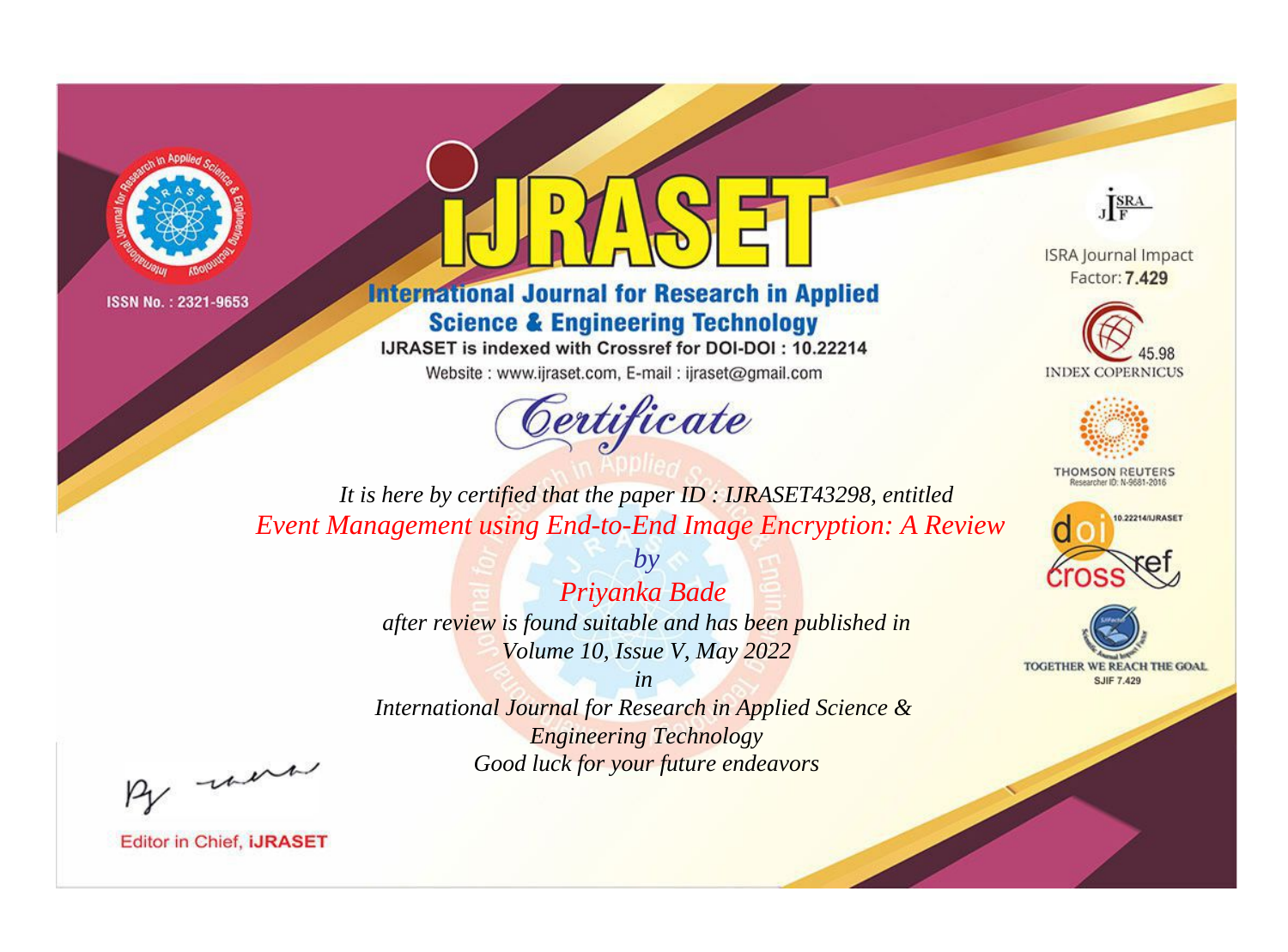



**International Journal for Research in Applied Science & Engineering Technology** 

IJRASET is indexed with Crossref for DOI-DOI: 10.22214

Website: www.ijraset.com, E-mail: ijraset@gmail.com



JERA

**ISRA Journal Impact** Factor: 7.429





**THOMSON REUTERS** 



TOGETHER WE REACH THE GOAL **SJIF 7.429** 

*It is here by certified that the paper ID : IJRASET43298, entitled Event Management using End-to-End Image Encryption: A Review*

> *Pujari Ashwini after review is found suitable and has been published in Volume 10, Issue V, May 2022*

*by*

*in* 

*International Journal for Research in Applied Science & Engineering Technology Good luck for your future endeavors*

By morn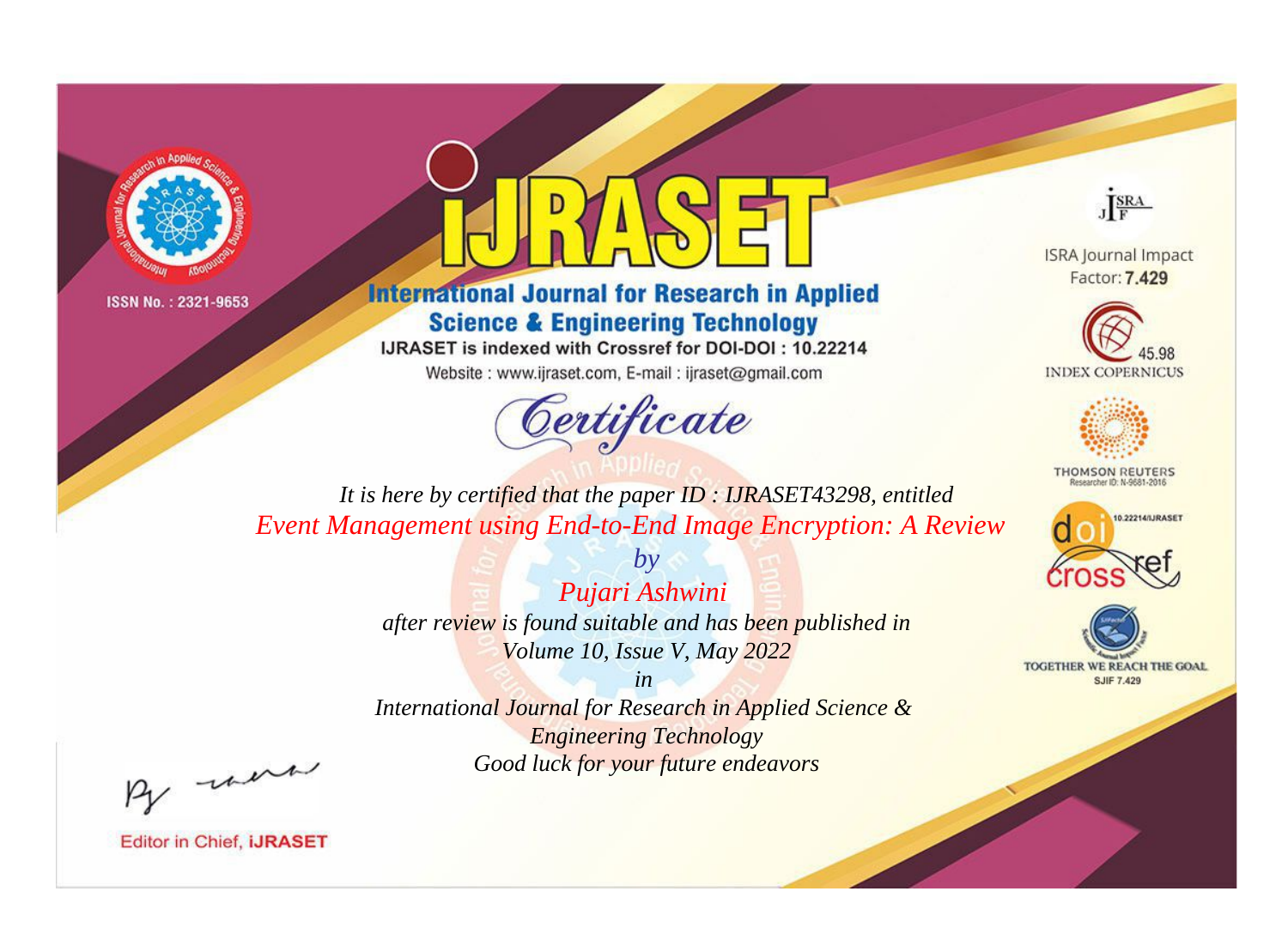



**International Journal for Research in Applied Science & Engineering Technology** 

IJRASET is indexed with Crossref for DOI-DOI: 10.22214

Website: www.ijraset.com, E-mail: ijraset@gmail.com



JERA

**ISRA Journal Impact** Factor: 7.429





**THOMSON REUTERS** 



TOGETHER WE REACH THE GOAL **SJIF 7.429** 

*It is here by certified that the paper ID : IJRASET43298, entitled Event Management using End-to-End Image Encryption: A Review*

> *by Mayuri Ambekar after review is found suitable and has been published in Volume 10, Issue V, May 2022*

> > *in*

*International Journal for Research in Applied Science & Engineering Technology Good luck for your future endeavors*

By morn